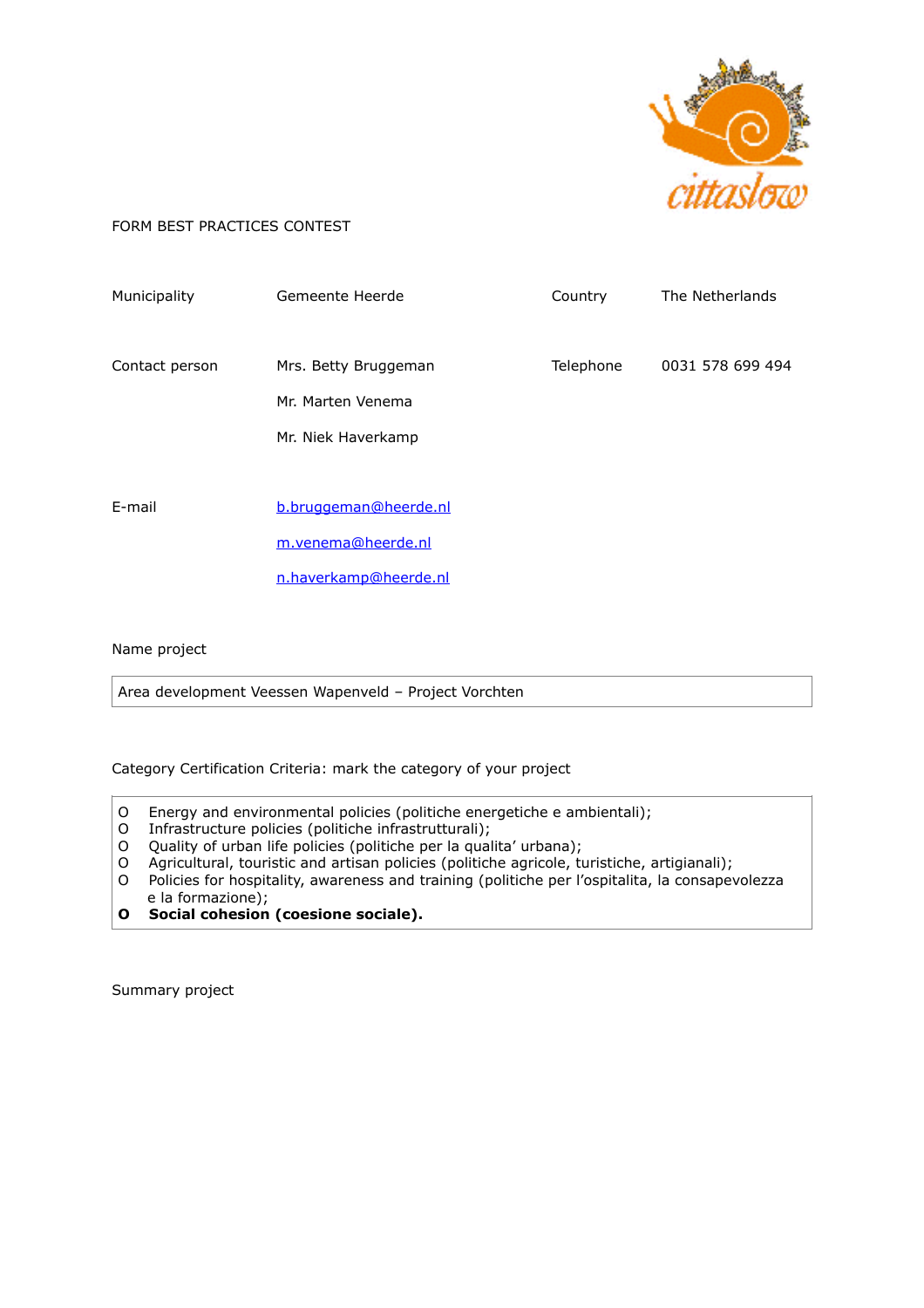

The project Veessen-Wapenveld is part of the national programme 'Room for the river'. The goal of this programme is to give the river more room to be able to manage higher water levels. The programme is initiated by de Ministry of Infrastructure en Environment. The high-water channel Veessen-Wapenveld is one of over 30 measures within this programme. In March 2012 the Secretary of State, Atsma, finally decided to allow the construction to take place.

The high-water channel is a diked area of 8 kilometers between the villages of Veessen and Wapenveld that branches off from the main river. The area between the dikes will flood with high water. With the construction of de high-water channel it is possible to discharge a much larger portion of water, so that the water level in the river will be lowered by 71 cm. The construction of the high-water channel is linked to an area development. The high-water channel and the area development are two separate parts of the project, which have many connections.

The plans for the area development were made to compensate for the infringement of the landscape that results from the high-water channel, and to give a positive impulse to the quality of life, environmental quality and economy in the immediate area. Part of the area development were a number of projects in the village of Vorchten, which are combined under the name of 'Area development Veessen-Wapenveld, project Vorchten'. It concerns the following projects:

- Redesigning the area around the church.
- The construction of a multipurpose center (MFC).
- The construction of recreational facilities for the youth, near the church.
- The creation of a new orchard near the church.

Vorchten is a small monumental village in the river area of the municipality of Heerde. It is a characteristic, small, green ribbon village that not only contains residential buildings, but also some companies (mainly agricultural) and a museum. Typically for Vorchten is the oasis of calm en peace that one can find here.

The church in Vorchten is iconic and is the central hub of the village. It is a location with a rich cultural and historical past.

Within the area development there are possibilities to make a better use of the church of Vorchten (one of the eldest churches in the Netherlands) and its immediate vicinity. Nowadays the church and its adjacent vestry are used for activities of the church, village and associations. However, the vestry is dated and too small. Therefor the development of a new multipurpose centre (MFC), where the activities of the church, village and associations can take place in a sustainable way, or even can be amplified, is a long-cherished wish.

With the area development Veessen-Vorchten the challenge for Vorchten is to make a land use plan and a design for the multipurpose centre. For these plans, see the appendices. Both plans have broad support within the community of Vorchten. This mainly, because the development of the plans has been a process in which a focus group, the church stewards, the council committee for environmental quality and the municipality of Heerde participated. The focus group is a reflection of the Vorchten society and consists of 10 enthusiastic citizens of Vorchten.

The plans for Vorchten are concentrated around the church. This means that all new elements are situated within walking distance from the church. The reason for this is that all these elements can strengthen each other and a good overview is created in this way. The new elements are not situated like loose sand, but have a mutual coherence with each other and the village of Vorchten. One could say that we create a new meeting place in the existing village, since Vorchten is not a planned village, but a village that has organically grown.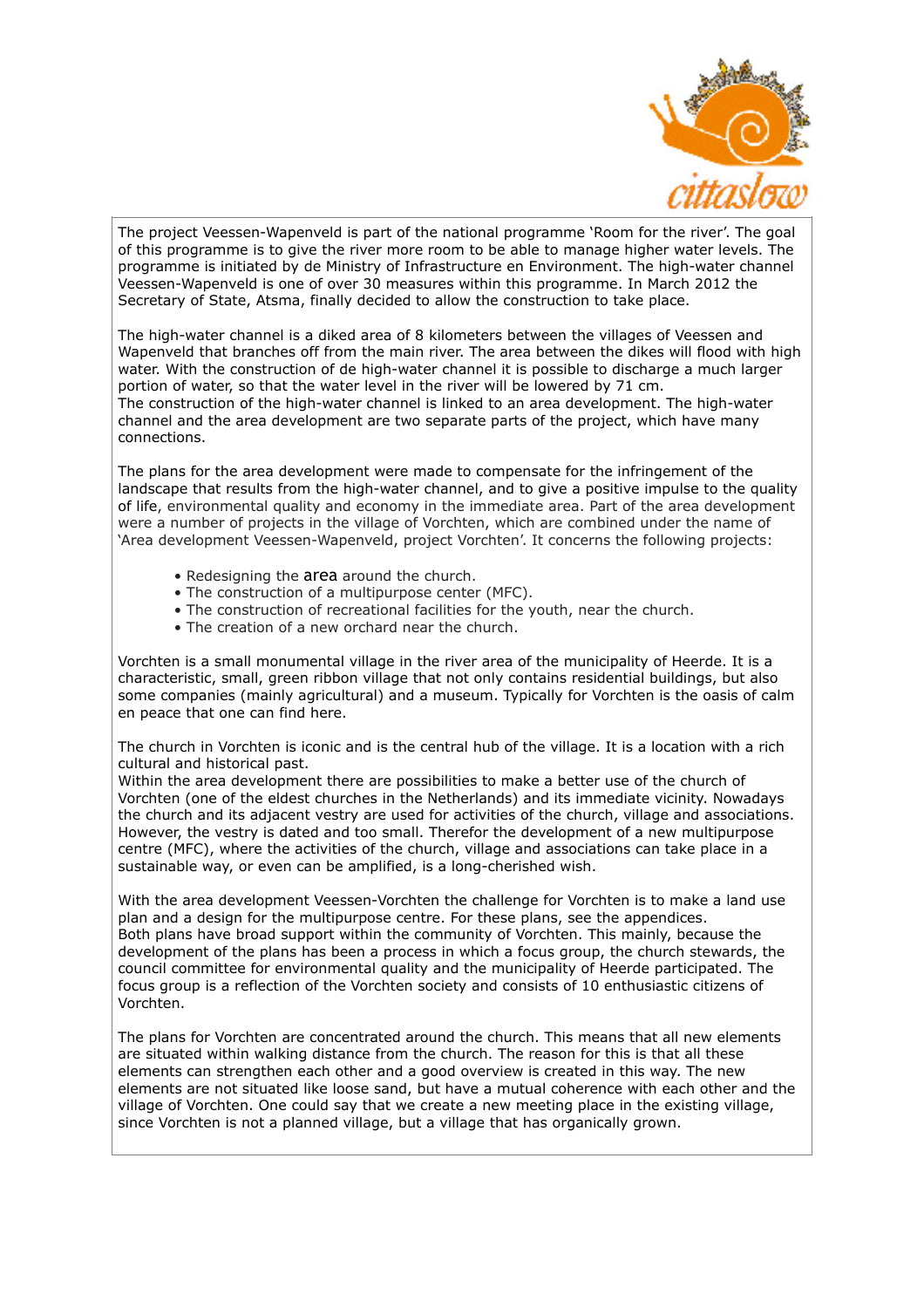

Goal project

- Redesigning the area around the church. Goal: enhance the environmental quality.
- The construction of a multipurpose center (MFC). Goal: enhance the quality of life and the environmental quality.
- The construction of recreational facilities for the youth, near the church. Goal: Enhance the quality of life.
- The construction of a new orchard near the church. Goal: Enhance the environmental quality.

## Result project

The final result of the project is the realisation of the four projects, thus strengthening the quality of life and the environmental quality of Vorchten.

The historically and culturally valuable church and the new MFC will form the new central focus of the renewed Vorchten. It was a conscious choice to situate the MFC directly to the Kerkweg. Firstly, because the existing buildings in Vorchten are largely situated ribbon-like along the Kerkweg. The situation of the MFC fits into this image. Secondly, because the location right next to the Kerkweg optimizes visibility (from the Kerkweg) on the historically and culturally interesting church (which is a national monument). Thirdly, because the MFC serves a broad purpose. The MFC not only serves as vestry to the church, but will also be used as a type of townhouse, where local activities will be organised. Furthermore the MFC will serve as an information- and resting point for tourists (walkers and cyclists).

Members of the focus group stated that the MFC will have to serve mainly for the purpose of the citizens of Vorchten. Hereto is made clear that not all citizens are churchgoers. A certain spatial separation between the church and the MFC was therefor desired.

The most important goal of the MFC, and indeed the whole project, is to strengthen the quality of life of Vorchten. Within this context it is good to know that the MFC and the surrounding terrain will eventually be exploited operated by foundation in which the Dutch Reformed church of Vorchten and citizens of Vorchten will participate.

Finance (costs and benefits)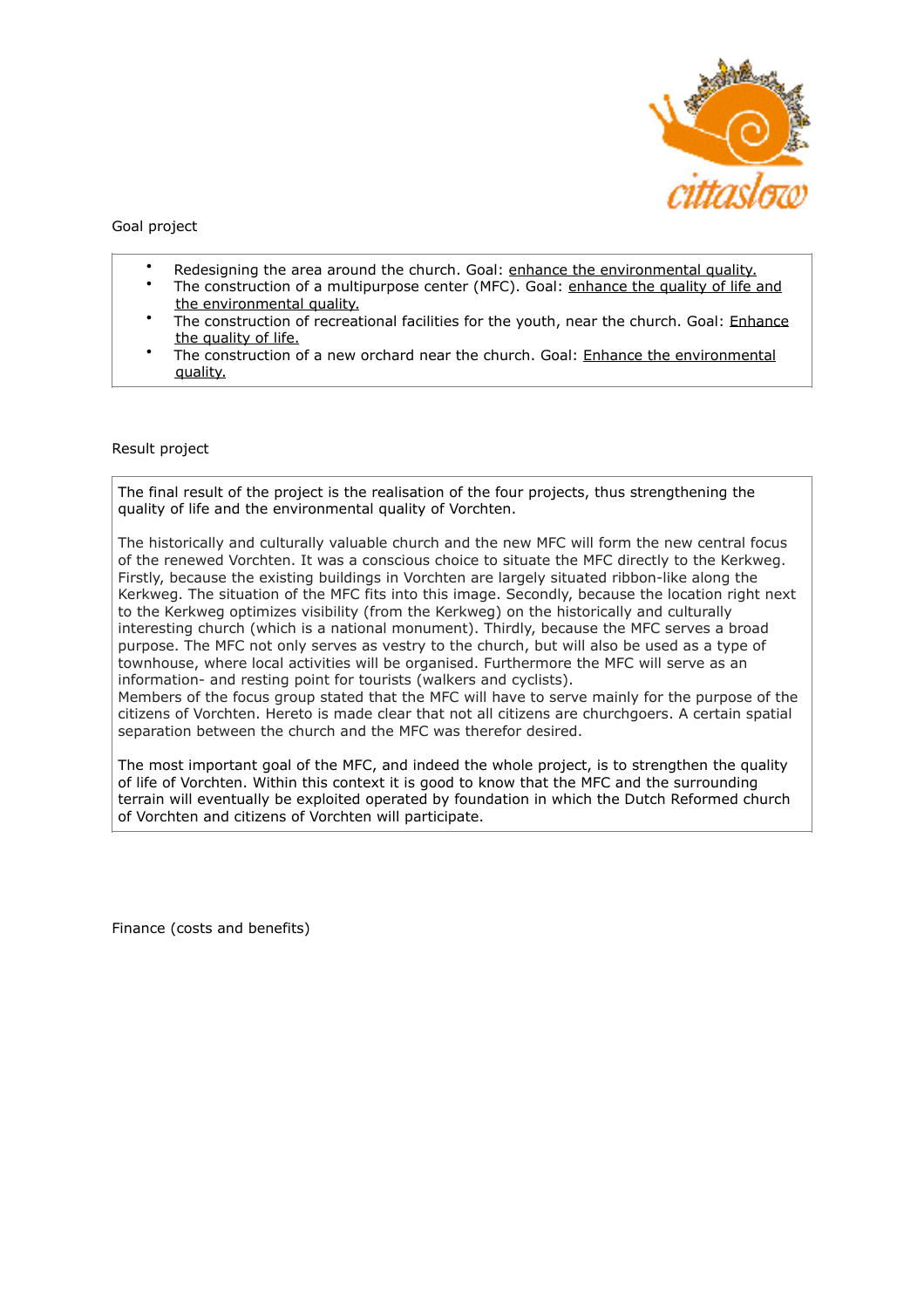

The Advice on Area Development (advies GebiedsOntwikkeling -AGO) was adopted by the city council of Heerde on January 31, 2011 and by the provincial council of Gelderland on February 16, 201. This Advice focuses on the projects and their financial resources. For the project 'Area development Veessen Wapenveld - Project Vorchten' the financial resources are as follows.

- Redesigning the area around the church. Total investments € 165,000 Provincial financing € 148,500 Municipal financing € 16,500
- The construction of a multipurpose center (MFC). Total investments € 348,000 Provincial financing € 174,000 Financing by the Dutch Reformed Church of Vorchten € 174,000
- The construction of recreational facilities for the youth, near the church. Total investments € 39,750 Provincial financing € 20,000 Municipal financing € 19,750
- The creation of a new orchard near the church. Total investments € 56,600 Provincial financing € 28,300 Financing by the Programme Directorate 'Room for the River' € 28,300

De total investments for the project 'Area development Veessen Wapenveld - Project Vorchten' are **€ 609,350**

## Staff (staff involved and use of time)

Municipality of Heerde Provence of Gelderland Programme Directorate 'Room for the River' Dutch Reformed Church of Vorchten Focus group

# Additional information (if necessarily)

### See the appendices

[Link website http://www.heerde.nl/Actueel/Projecten/Gebiedsontwikkeling\\_Veessen\\_Wapenveld/](http://www.heerde.nl/Actueel/Projecten/Gebiedsontwikkeling_Veessen_Wapenveld/Project_Vorchten) [Project\\_Vorchten](http://www.heerde.nl/Actueel/Projecten/Gebiedsontwikkeling_Veessen_Wapenveld/Project_Vorchten)

Once filled in this form please send it to: [info@cittaslow.net](mailto:info@cittaslow.net) 

- Participation Deadline 15 May 2015 -